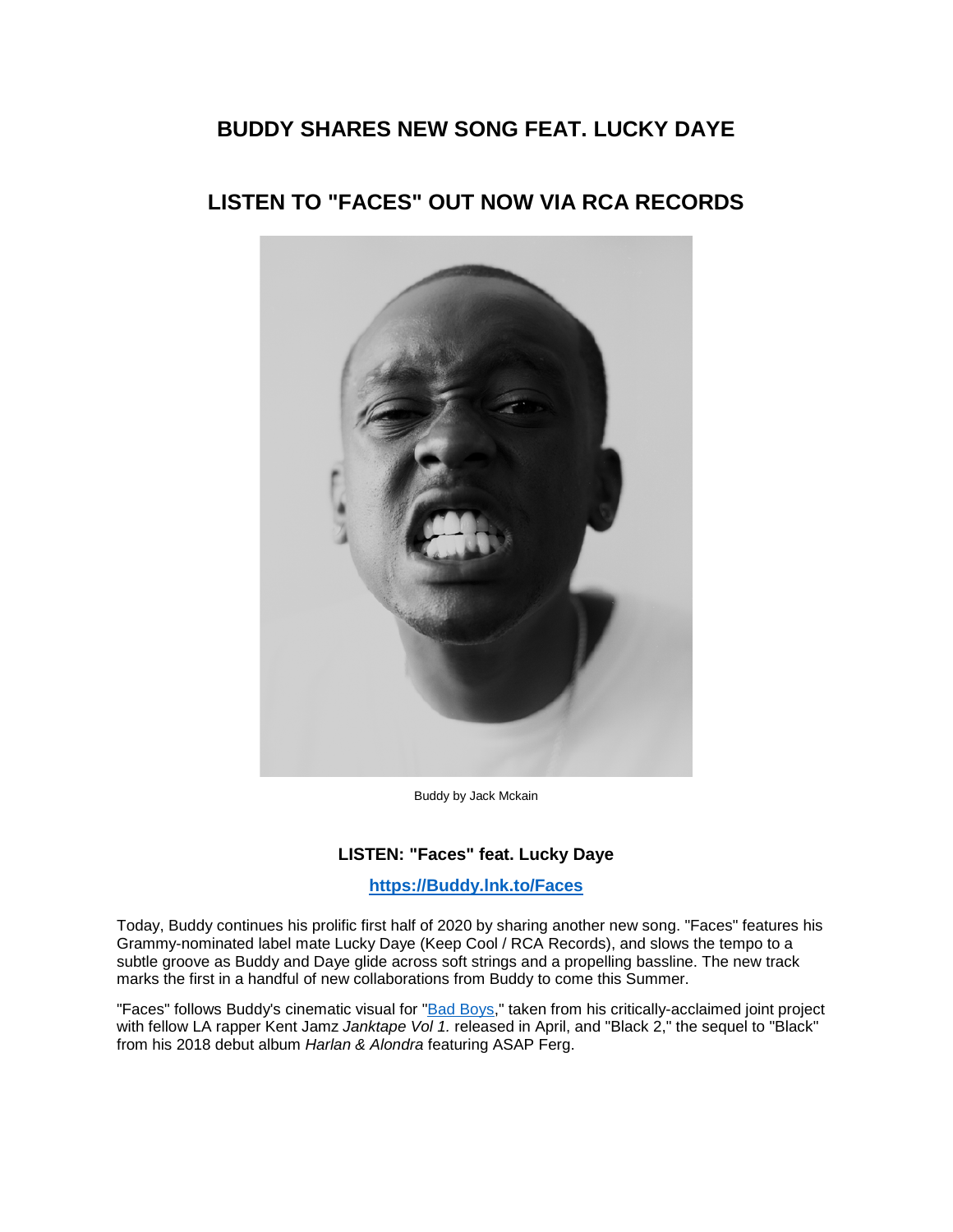"Faces" is the latest entry in a momentous past few months for Buddy that have poised him to become one of the year's greatest breakout stars. Last year, he released the deluxe edition of his criticallyacclaimed album *Harlan & Alondra,* joined Vince Staples on an explosive North American tour, performed at [NPR's Tiny Desk,](https://eur01.safelinks.protection.outlook.com/?url=https%3A%2F%2Fwww.youtube.com%2Fwatch%3Fv%3DUU5a8xIiuWc&data=02%7C01%7Ckirsten.mikkelson%40rcarecords.com%7Cde0fa7e674584c7516a108d81dd8cafe%7Cf0aff3b791a54aaeaf71c63e1dda2049%7C0%7C0%7C637292164246596751&sdata=Ng%2FZNHq%2BM61PhN7p%2FokvdKGiPD63JM8eHQ7GXW9H%2BiM%3D&reserved=0) *The Late Late Show with James Corden* and *The Tonight Show with Jimmy Fallon*. The same year, Buddy also played a major role in the Grammy-nominated *Revenge of the Dreamers III* album, featuring on seven tracks on the Director's Cut version including fan favorites "Costa Rica" and "1993."

Listen to "Faces" feat. Lucky Daye above and stay tuned for more from Buddy coming soon.



#### **What the press is saying about Buddy:**

"One of this year's brightest insurgents"

**The New Yorker**

"Buddy is crossing generations, building new paths" **The New York Times**

"an emerging artist to be reckoned with"

**NPR**